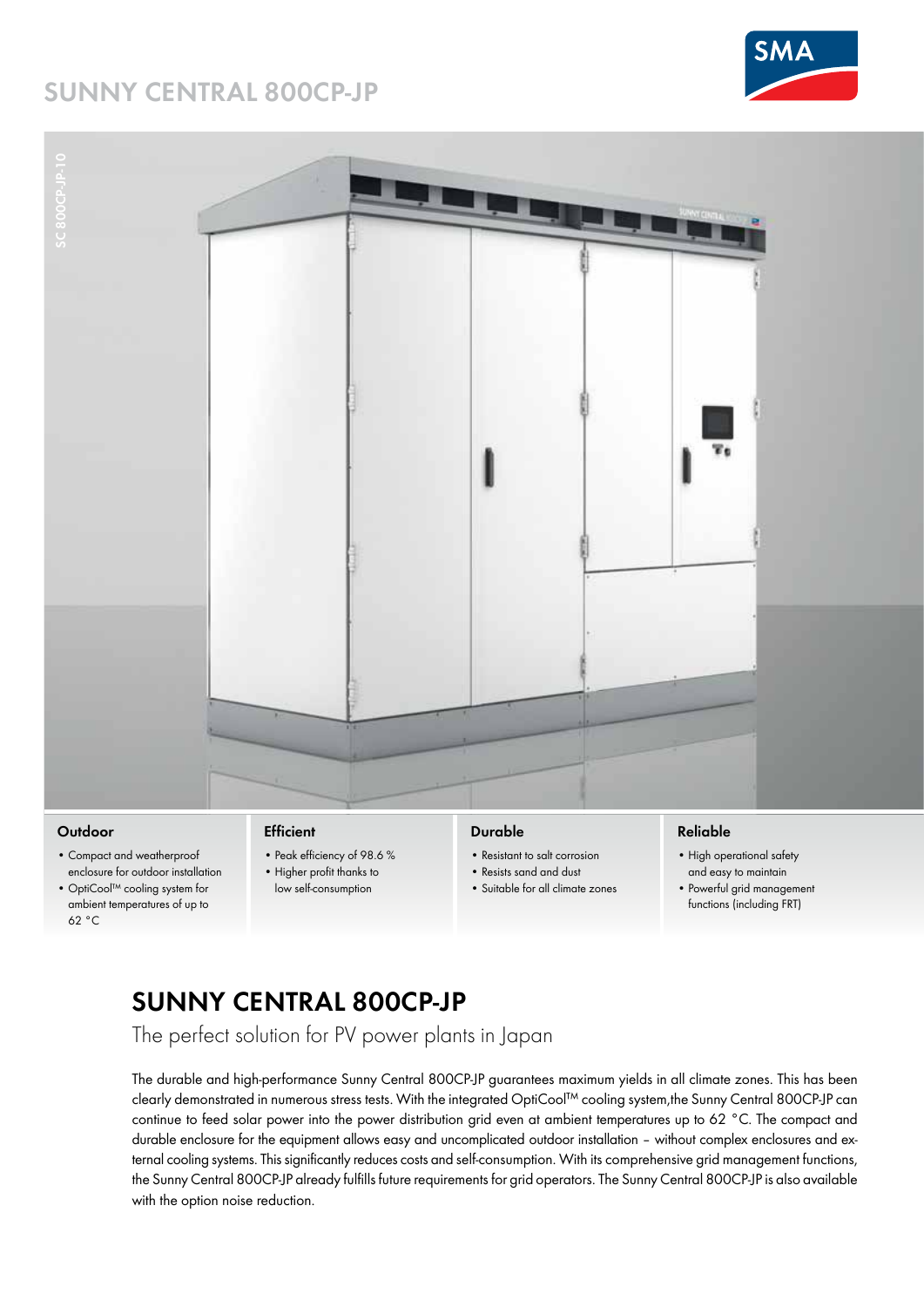# **SUNNY CENTRAL 800CP-JP**

### **WITH OPTION NOISE REDUCTION**

| Technical data                                                                                  | <b>Sunny Central 800CP-JP</b>                                                                                                                                                                                           |
|-------------------------------------------------------------------------------------------------|-------------------------------------------------------------------------------------------------------------------------------------------------------------------------------------------------------------------------|
| Input (DC)                                                                                      |                                                                                                                                                                                                                         |
| Max. DC power ( $\circledcirc$ cos $\circledcirc$ = 1)                                          | 898 kW                                                                                                                                                                                                                  |
| Max. input voltage                                                                              | 1000 V                                                                                                                                                                                                                  |
| MPP voltage range (50 Hz) / MPP voltage range (60 Hz)                                           | 583 V - 850 V <sup>1</sup> / 583 V - 850 V <sup>1</sup>                                                                                                                                                                 |
| DC voltage range (50 Hz) / DC voltage range (60 Hz)                                             | 530 V - 850 V / 530 V - 850 V                                                                                                                                                                                           |
| Rated input voltage                                                                             | 641 V                                                                                                                                                                                                                   |
| Max. input current                                                                              | 1400 A                                                                                                                                                                                                                  |
| Max. short-circuit current                                                                      | 2500 A                                                                                                                                                                                                                  |
| $V_{MPPmin}$ at $I_{MPP} < I_{DCmax}$                                                           | 530 V (50 Hz) / 530 V (60 Hz)                                                                                                                                                                                           |
| Number of independent MPP inputs                                                                | J.                                                                                                                                                                                                                      |
| Number of DC inputs                                                                             | 9                                                                                                                                                                                                                       |
| Output (AC)                                                                                     |                                                                                                                                                                                                                         |
| Rated power (@ 25 °C) / Nominal AC power (@ 50 °C)                                              | 880 kVA / 600 kVA                                                                                                                                                                                                       |
| AC nominal voltage / range                                                                      | 360 V / 324 V - 414 V                                                                                                                                                                                                   |
| AC frequency / range                                                                            | 50 Hz, 60 Hz / 47 Hz  63 Hz                                                                                                                                                                                             |
| Rated frequency / rated grid voltage                                                            | 50 Hz / 360 V                                                                                                                                                                                                           |
| Max. output current                                                                             | 1411 A                                                                                                                                                                                                                  |
| Max. THD                                                                                        | < 3 %                                                                                                                                                                                                                   |
| Power factor at rated power/adjustable shift factor                                             | $1/0.9$ leading - 0.9 lagging                                                                                                                                                                                           |
| Feed-in phases / connection phases                                                              | 3/3                                                                                                                                                                                                                     |
| Efficiency <sup>2</sup>                                                                         |                                                                                                                                                                                                                         |
| Max. efficiency / European weighted efficiency / CEC efficiency                                 | 98.3% / 98.1% / 98.0%                                                                                                                                                                                                   |
| <b>Protective devices</b>                                                                       |                                                                                                                                                                                                                         |
|                                                                                                 |                                                                                                                                                                                                                         |
| Input-side disconnection device                                                                 | Motor-driven DC switch disconnector                                                                                                                                                                                     |
| Output-side disconnection device                                                                | AC circuit breaker                                                                                                                                                                                                      |
| DC overvoltage protection                                                                       | Type I surge arrester                                                                                                                                                                                                   |
| Lightning protection (according to IEC 62305-1)                                                 | Lightning protection level III                                                                                                                                                                                          |
| Grid monitoring                                                                                 | $\bullet$                                                                                                                                                                                                               |
| Stand-alone grid detection                                                                      | active, passive                                                                                                                                                                                                         |
| Ground-fault monitoring/remote-controlled ground-fault monitoring                               | $\circ$ / $\circ$                                                                                                                                                                                                       |
| <b>Insulation Monitoring</b>                                                                    | $\circ$                                                                                                                                                                                                                 |
| Surge arrester for communication interface/string current monitoring                            | 0/0                                                                                                                                                                                                                     |
| Surge arrester for auxiliary supply                                                             | Type I and type II surge arrester                                                                                                                                                                                       |
| Protection class (according to IEC 62103) / overvoltage category (according to IEC 60664-1)     | 1/11                                                                                                                                                                                                                    |
| General data                                                                                    |                                                                                                                                                                                                                         |
| Dimensions $(W/H/D)$                                                                            | 2562 / 2272 / 1210 mm                                                                                                                                                                                                   |
| Weight                                                                                          | 1822 kg                                                                                                                                                                                                                 |
| Operating temperature range                                                                     | $-25^{\circ}$ C  +62 $^{\circ}$ C                                                                                                                                                                                       |
| Noise emission <sup>3</sup>                                                                     | $55$ db(A)                                                                                                                                                                                                              |
| Max. self-consumption (operation) <sup>4</sup> / consumption (night)                            | 1950 W $/$ < 100 W                                                                                                                                                                                                      |
| External auxiliary supply voltage                                                               | 230 / 400 V (3/N/PE)                                                                                                                                                                                                    |
| Cooling concept                                                                                 | Opticool                                                                                                                                                                                                                |
| Degree of protection: electronics / connection area (according to IEC 60529 / to IEC 60721-3-4) | IP54 / IP43 / 4C2, 4S2                                                                                                                                                                                                  |
| Application                                                                                     | In unprotected outdoor environments                                                                                                                                                                                     |
| Max. permissible value for relative humidity (non-condensing)                                   | 15%  95%                                                                                                                                                                                                                |
| Max. operating altitude above MSL                                                               | 2000 m                                                                                                                                                                                                                  |
| Fresh-air consumption                                                                           | $3000 \text{ m}^3/\text{h}$                                                                                                                                                                                             |
| <b>Features</b>                                                                                 |                                                                                                                                                                                                                         |
|                                                                                                 |                                                                                                                                                                                                                         |
| DC connection / AC connection                                                                   | Ring terminal lug / Ring terminal lug                                                                                                                                                                                   |
| Display                                                                                         | HMI touchscreen                                                                                                                                                                                                         |
| Communication protocols                                                                         | Ethernet (optical fiber optional), Modbus                                                                                                                                                                               |
| DC current monitoring (Zone monitoring / String monitoring)                                     | $\circ$ / $\circ$                                                                                                                                                                                                       |
| Color enclosure, door, base, roof, silencer                                                     | RAL 9016 / 9016 / 7004 / 7004 / 7035                                                                                                                                                                                    |
| Configurable grid management functions                                                          | Power reduction, reactive power setpoint, dynamic grid support (e.g. FRT)                                                                                                                                               |
| Certificates and approvals (additional on request)                                              | EN 61000-6-2, EN 61000-6-4, CE-conformity, Renewable Energy Source<br>Act-compliant, BDEW-MSRL / JETGR0002-1-2.0 (2011) / JETGR0003-1-2.0<br>(2011) <sup>5,</sup> Arrêté du 23/04/08, R.D. 1663 / 2000, R.D. 661 / 2007 |
| $\bullet$ Standard feature $\circ$ Optional feature - Not available                             |                                                                                                                                                                                                                         |
| Type designation                                                                                | SC 800CP-10-JP                                                                                                                                                                                                          |
|                                                                                                 |                                                                                                                                                                                                                         |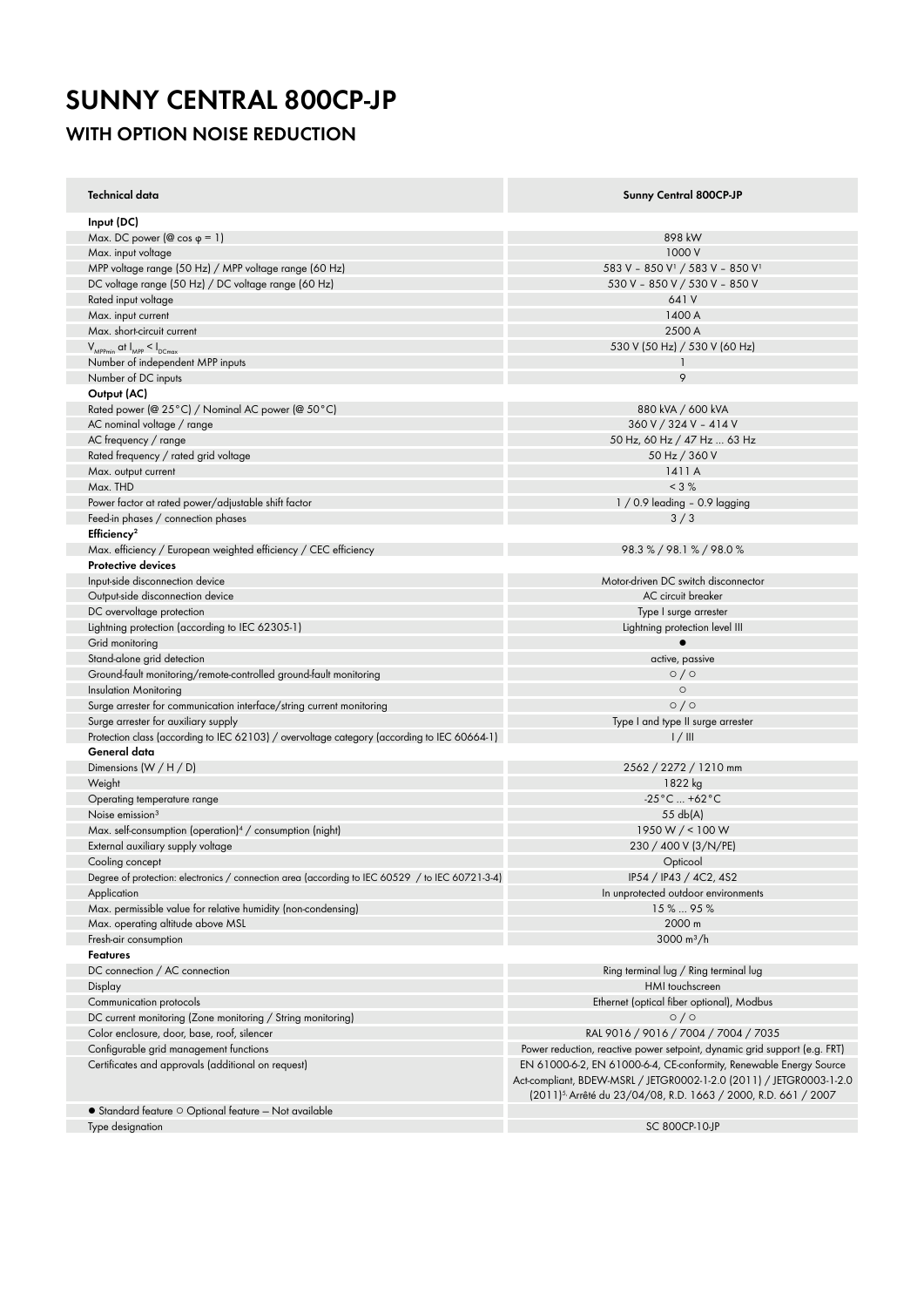## **SUNNY CENTRAL 800CP-JP**

| Technical data                                                                                  | <b>Sunny Central 800CP-JP</b>                                                                                                                                                                                           |
|-------------------------------------------------------------------------------------------------|-------------------------------------------------------------------------------------------------------------------------------------------------------------------------------------------------------------------------|
| Input (DC)                                                                                      |                                                                                                                                                                                                                         |
| Max. DC power ( $@$ cos $\varphi = 1$ )                                                         | 898 kW                                                                                                                                                                                                                  |
| Max. input voltage                                                                              | 1000 V                                                                                                                                                                                                                  |
| MPP voltage range (50 Hz) / MPP voltage range (60 Hz)                                           | 583 V - 850 V <sup>1</sup> / 583 V - 850 V <sup>1</sup>                                                                                                                                                                 |
| DC voltage range (50 Hz) / DC voltage range (60 Hz)                                             | 530 V - 850 V / 530 V - 850 V                                                                                                                                                                                           |
| Rated input voltage                                                                             | 641 V                                                                                                                                                                                                                   |
| Max. input current                                                                              | 1400 A                                                                                                                                                                                                                  |
| Max. short-circuit current                                                                      | 2500 A                                                                                                                                                                                                                  |
| $V_{\text{MPPmin}}$ at $I_{\text{MPP}} < I_{\text{DCmax}}$                                      | 530 V (50 Hz) / 530 V (60 Hz)                                                                                                                                                                                           |
| Number of independent MPP inputs                                                                | $\mathbf{1}$                                                                                                                                                                                                            |
| Number of DC inputs                                                                             | 9                                                                                                                                                                                                                       |
| Output (AC)                                                                                     |                                                                                                                                                                                                                         |
| Rated power (@ 25°C) / Nominal AC power (@ 50°C)                                                | 880 kVA / 800 kVA                                                                                                                                                                                                       |
| AC nominal voltage / range                                                                      | 360 V / 324 V - 414 V                                                                                                                                                                                                   |
| AC frequency / range                                                                            | 50 Hz, 60 Hz / 47 Hz  63 Hz                                                                                                                                                                                             |
| Rated frequency / rated grid voltage                                                            | 50 Hz / 360 V                                                                                                                                                                                                           |
| Max. output current                                                                             | 1411 A                                                                                                                                                                                                                  |
| Max. THD                                                                                        | $< 3 \%$                                                                                                                                                                                                                |
| Power factor at rated power/adjustable shift factor                                             | $1/0.9$ leading $-0.9$ lagging                                                                                                                                                                                          |
| Feed-in phases / connection phases                                                              | 3/3                                                                                                                                                                                                                     |
| Efficiency <sup>2</sup>                                                                         |                                                                                                                                                                                                                         |
| Max. efficiency / European weighted efficiency / CEC efficiency                                 | 98.6 % / 98.4 % / 98.5 %                                                                                                                                                                                                |
| Protective devices                                                                              |                                                                                                                                                                                                                         |
| Input-side disconnection device                                                                 | Motor-driven DC switch disconnector                                                                                                                                                                                     |
|                                                                                                 | AC circuit breaker                                                                                                                                                                                                      |
| Output-side disconnection device                                                                | Type I surge arrester                                                                                                                                                                                                   |
| DC overvoltage protection                                                                       |                                                                                                                                                                                                                         |
| Lightning protection (according to IEC 62305-1)                                                 | Lightning protection level III                                                                                                                                                                                          |
| Grid monitoring                                                                                 |                                                                                                                                                                                                                         |
| Stand-alone grid detection                                                                      | active, passive                                                                                                                                                                                                         |
| Ground-fault monitoring/remote-controlled ground-fault monitoring                               | $\circ$ / $\circ$                                                                                                                                                                                                       |
| <b>Insulation Monitoring</b>                                                                    | $\circ$                                                                                                                                                                                                                 |
| Surge arrester for communication interface/string current monitoring                            | $\circ$ / $\circ$                                                                                                                                                                                                       |
| Surge arrester for auxiliary supply                                                             | Type I and type II surge arrester                                                                                                                                                                                       |
| Protection class (according to IEC 62103) / overvoltage category (according to IEC 60664-1)     | 1/11                                                                                                                                                                                                                    |
| General data                                                                                    |                                                                                                                                                                                                                         |
| Dimensions $(W / H / D)$                                                                        | 2562 / 2272 / 956 mm                                                                                                                                                                                                    |
| Weight                                                                                          | approx. 1800 kg                                                                                                                                                                                                         |
| Operating temperature range                                                                     | $-25^{\circ}$ C  +62 $^{\circ}$ C                                                                                                                                                                                       |
| Noise emission <sup>3</sup>                                                                     | 64 db(A)                                                                                                                                                                                                                |
| Max. self-consumption (operation) <sup>4</sup> / consumption (night)                            | 1950 W / < 100 W                                                                                                                                                                                                        |
| External auxiliary supply voltage                                                               | 230 / 400 V (3/N/PE)                                                                                                                                                                                                    |
| Cooling concept                                                                                 | Opticool                                                                                                                                                                                                                |
| Degree of protection: electronics / connection area (according to IEC 60529 / to IEC 60721-3-4) | IP54 / IP43 / 4C2, 4S2                                                                                                                                                                                                  |
| Application                                                                                     | In unprotected outdoor environments                                                                                                                                                                                     |
| Max. permissible value for relative humidity (non-condensing)                                   | 15%95%                                                                                                                                                                                                                  |
| Max. operating altitude above MSL                                                               | 2000 m                                                                                                                                                                                                                  |
| Fresh-air consumption                                                                           | 3000 $m^3/h$                                                                                                                                                                                                            |
| Features                                                                                        |                                                                                                                                                                                                                         |
| DC connection / AC connection                                                                   | Ring terminal lug / Ring terminal lug                                                                                                                                                                                   |
| Display                                                                                         | HMI touchscreen                                                                                                                                                                                                         |
| Communication protocols                                                                         | Ethernet (optical fiber optional), Modbus                                                                                                                                                                               |
| DC current monitoring (Zone monitoring / String monitoring)                                     | $\circ$ / $\circ$                                                                                                                                                                                                       |
| Color enclosure, door, base, roof                                                               | RAL 9016 / 9016 / 7004 / 7004                                                                                                                                                                                           |
| Configurable grid management functions                                                          | Power reduction, reactive power setpoint, dynamic grid support (e.g. FRT)                                                                                                                                               |
| Certificates and approvals (additional on request)                                              | EN 61000-6-2, EN 61000-6-4, CE-conformity, Renewable Energy Source<br>Act-compliant, BDEW-MSRL / JETGR0002-1-2.0 (2011) / JETGR0003-1-2.0<br>(2011) <sup>5,</sup> Arrêté du 23/04/08, R.D. 1663 / 2000, R.D. 661 / 2007 |
| $\bullet$ Standard feature $\circ$ Optional feature - Not available                             |                                                                                                                                                                                                                         |
| Type designation                                                                                | SC 800CP-10-JP                                                                                                                                                                                                          |
|                                                                                                 |                                                                                                                                                                                                                         |

1) At 1.05  $V_{AC, nom}$  and cos φ = 1 and Nominal power  $P_{nom}$ 

2) Efficiency measured without internal power supply

3) Sound pressure level at a distance of 10 m

4) Self-consumption at rated operation

5) Type-tested by the manufacturer in accordance with JET (Japan Electrical Safety & Environment Technology Laboratories Foundation)